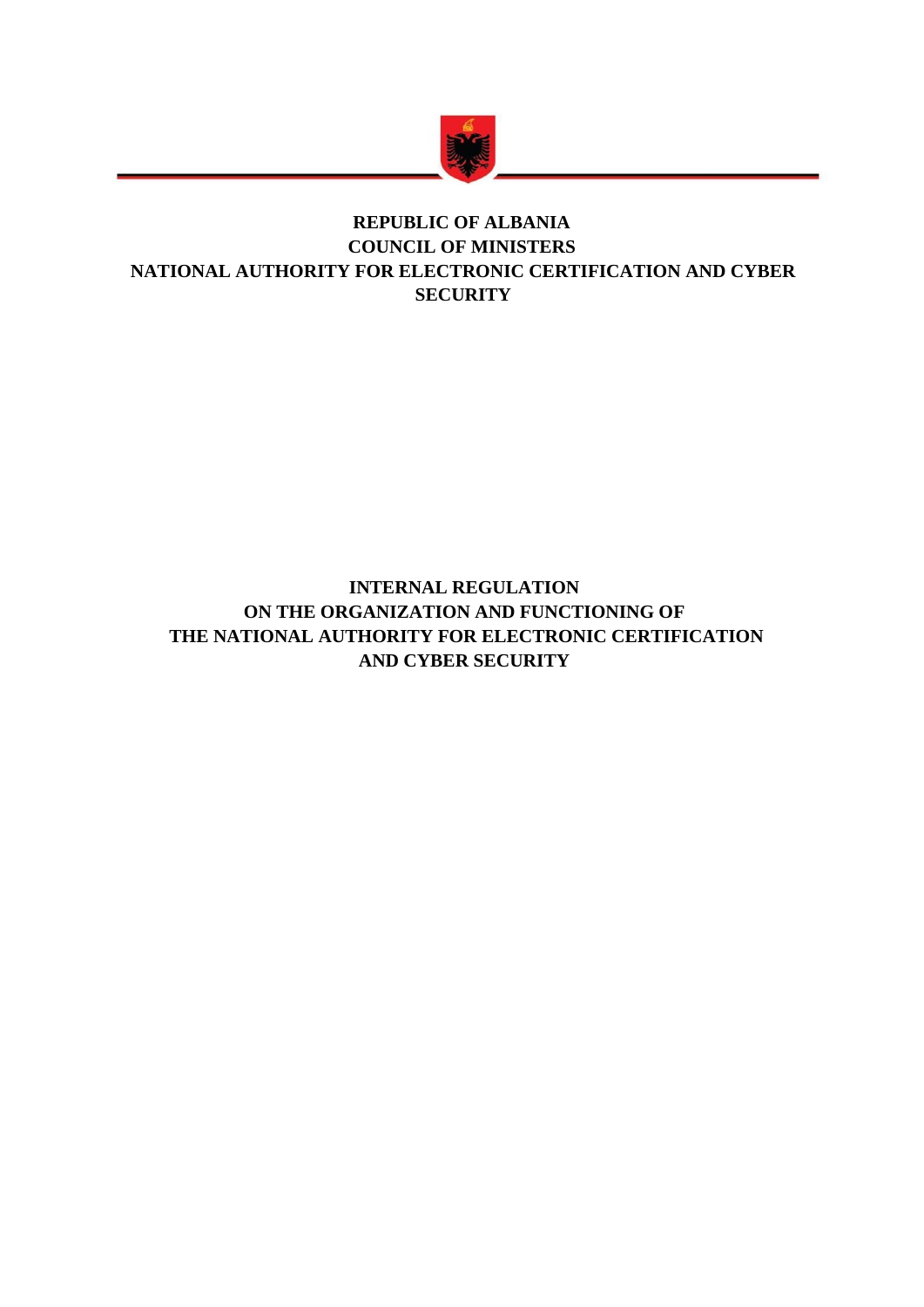#### **CONTENT**

#### **CHAPTER I: GENERAL PROVISIONS**

- **Article 1** Legal basis
- **Article 2** Purpose
- **Article 3** Mission and responsibilities
- **Article 4** The abbreviated name of AKCESK, address, official seal and stamp

#### **CHAPTER II: ORGANIZATION AND FUNCTIONING**

- **Article 5** Organizational Structure
- **Article 6** Administrative Functions
- **Article 7** General Director
- **Article 8** Delegation and Replacement
- **Article 9** Director of Electronic Certification and Control
- **Article 10** Director of AL-CSIRT
- **Article 11** Head of Unit
- **Article 12** Accreditation and Policy Unit
- **Article 13** Control Unit
- **Article 14** Communication and Information Dissemination Unit
- **Article 15** Cyber Incident Monitoring Unit
- **Article 16** Cyber Incident Management Unit
- **Article 17** Finance and Support Services Unit

#### **CHAPTER III: ADMINISTRATIVE ACTS, TREATMENT OF DOCUMENTS AND CORRESPONDENCE**

- **Article 18** Drafting of administrative acts
- **Article 19** Drafting of papers
- **Article 20** Archive and Protocol

#### **CHAPTER IV: RULES OF ETHICS**

- **Article 21** Working hours and attitude towards working hours
- **Article 22** Submission of work
- **Article 23** Conflict of interest

#### **CHAPTER V: FINAL PROVISIONS**

- **Article 24** The right to information
- **Article 25** Rules for maintenance and safety
- **Article 26** Gender equality and non-discrimination
- **Article 27** Disciplinary responsibility and job descriptions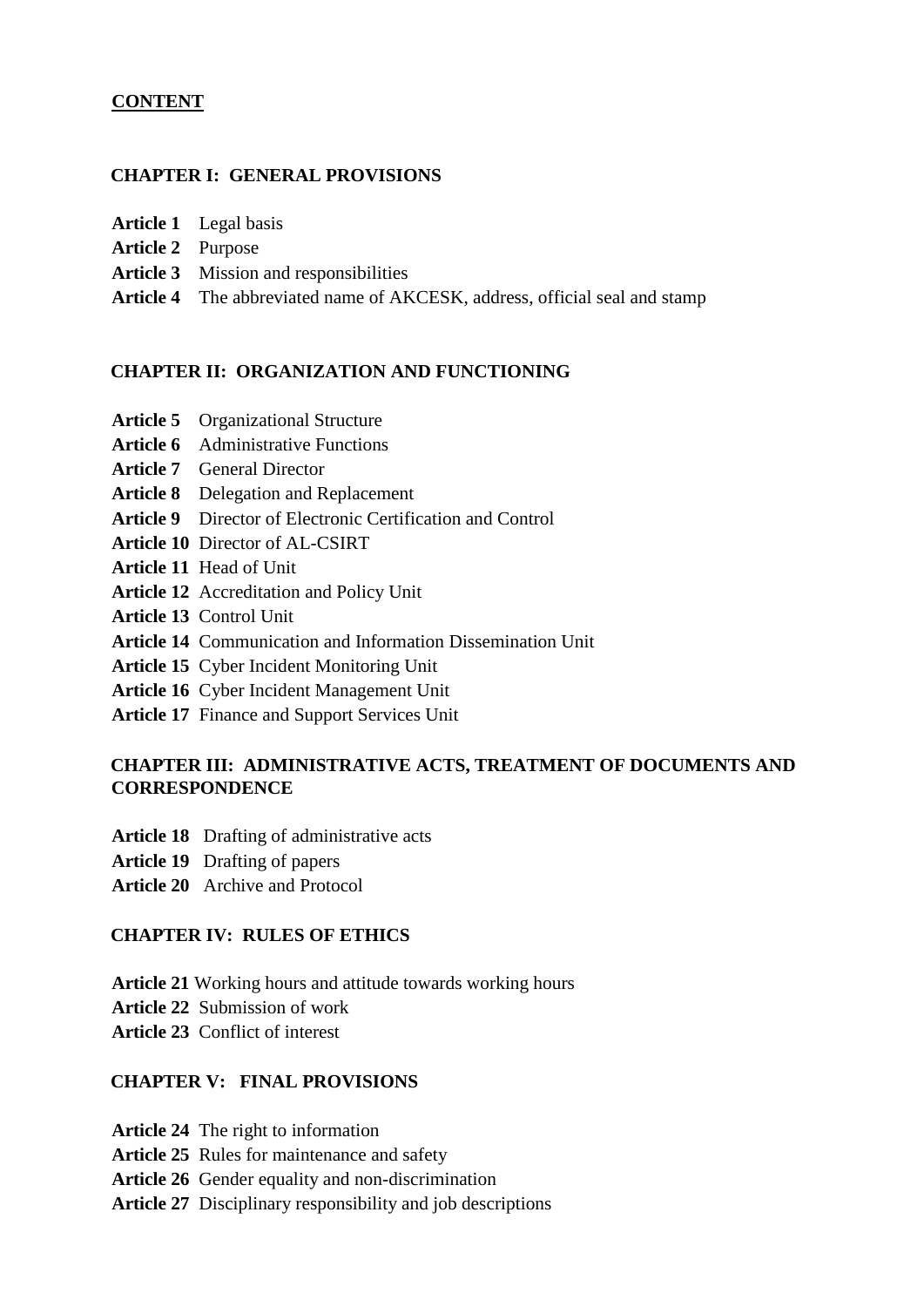#### **CHAPTER I GENERAL PROVISIONS Article 1 Legal basis**

This regulation is drafted in support of Article 119 of the Constitution, Article 186, Article 59 point 2 of law no. 9880, dated 25.2.2008 "On electronic signature", Law no. 44/2015, "Code of Administrative Procedures of the Republic of Albania", Law no. 9000, dated 30.1.2003 "On the organization and functioning of the Council of Ministers", of law no. 152/2013 "On civil servants", as amended, of law no. 9131 dated 08.09.2003 "On the rules of ethics in public administration", of decision no.141, dated 22.2.2017 "On the organization and functioning of the National Authority for Electronic Certification and Cyber Security", as well as the order of the Prime Minister no. 6, dated 16.01.2020 "On the approval of the structure and staff of the National Authority for Electronic Certification and Cyber Security".

## **Article 2 Purpose**

The purpose of this regulation is to define the detailed rules and tasks of organization, operation and relations between the different levels of the National Authority for Electronic Certification and Cyber Security, as well as to establish rules on the administration of documentation and equipment, rules of ethics, coordination of standard working functions and procedures, as well as the internal administration of the institution.

#### **Article 3**

#### **Mission and responsibilities**

- 1. 1. The mission of the National Authority for Electronic Certification and Cyber Security is to guarantee security for trusted services, electronic transactions between citizens, business and public authorities, as well as to set minimum technical standards for data security and networks / systems in the important and critical information infrastructure, in line with international standards in the field.
- 2. 2. The object of activity of AKCESK is the supervision of the implementation of the legislation in force, in the field of electronic signature, electronic identification and trusted services, as well as the legislation in the field of cyber security.
- 3. 3. AKCESK, performs these functional tasks:
	- a) Registers / accredits the certification service provider and supervises its activity.
	- b) Audits the methods of generation and management of public keys, backup / recovery system.

ç) Defines the rules and methods for verifying the validity of products generated by trusted services, domestic and foreign, enabling public access to check their validity through trusted lists of EU member states and on-line status protocol of certificates and certificate revocation lists.

d) Creates and maintains trusted lists of domestic and foreign CSOs, accredited by EU member states.

 dh) Approves the form and content of the agreements, between the qualified trusted service provider and third parties, in case of service transfer.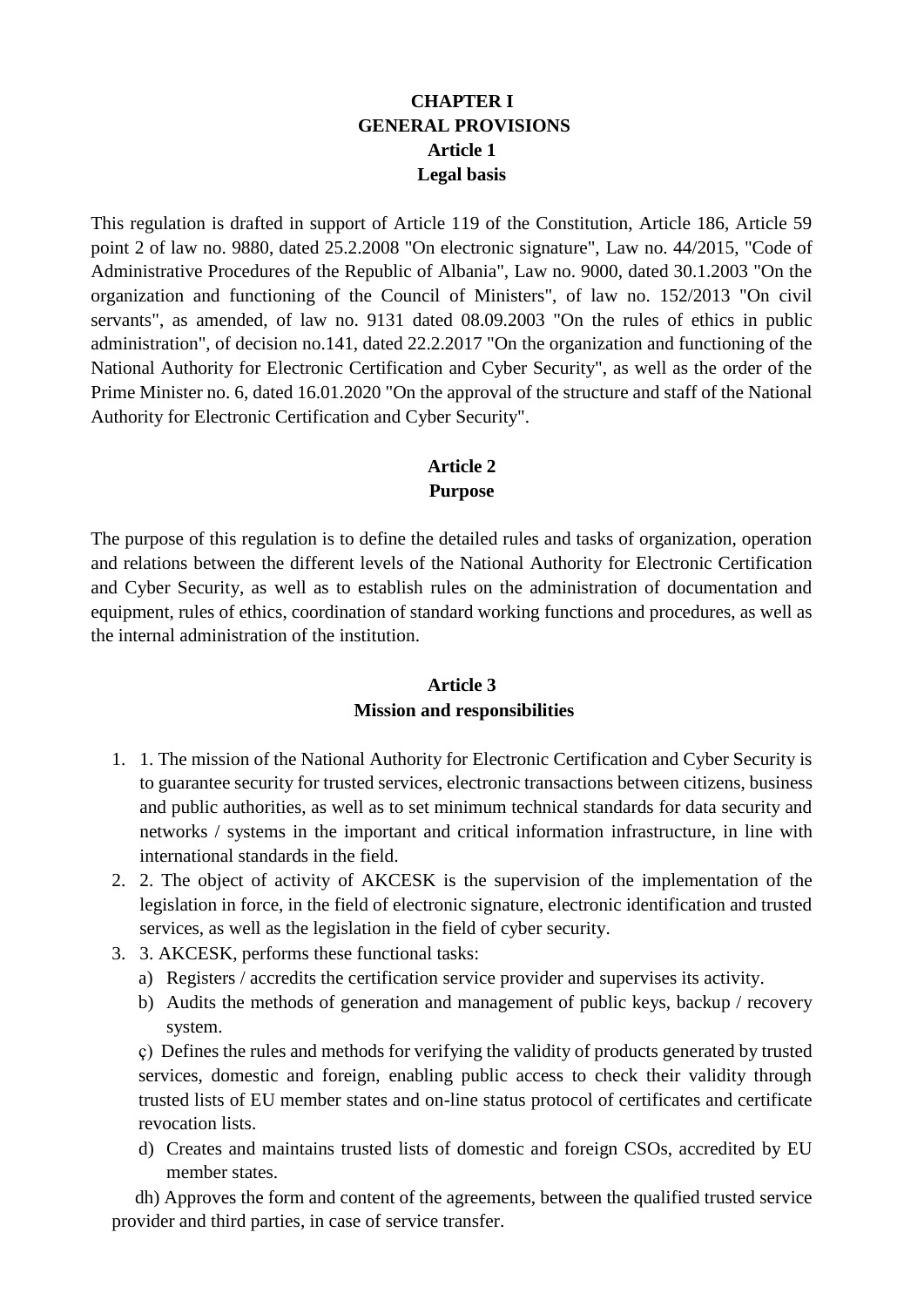- e) Supervises and controls third parties, in case one or more of the tasks of the trusted services are transferred.
- f) Controls / monitors the implementation of standards and procedures for the issuance of qualified certificates by qualified trusted service providers.
- g) Supervises the process of issuing qualified electronic certificates and the implementation of electronic signature in public administration services.
- h) Ensures the implementation of standards on the secure identification of individuals to whom qualified electronic certificates are issued.
- i) Defines the rules for electronic identification schemes, electronic stamps, transfer of tasks of trusted services, electronic transmission service, authentication of websites.
- j) Creates and maintains lists of equipment for the creation of qualified electronic certificates in the Republic of Albania.
- k) Temporarily, in whole or in part, terminates the activity of the certification service provider, when a violation of applicable laws or security measures is established.
- l) Identifies, anticipates and takes the necessary measures for protection against possible cyber threats / attacks, in accordance with the legislation in force.
- m) Identifies the operators of critical information infrastructures and important information infrastructures.
- n) Proposes policies for ensuring cyber security at the national level, monitoring, identification and response to incidents for protection against cyber attacks / threats to critical and important information infrastructures in the Republic of Albania, and contributes to the development of policies for awareness cyber risks to the population, businesses and public administration.
- o) Defines security measures for critical and important information infrastructures in the Republic of Albania.
- p) Controls the documentation and implementation of security measures in critical and important information infrastructures.
- q) Acts as a focal point of contact at the national level for operators responsible in the field of cyber security and coordinates the work for resolving cyber security incidents.
- r) Maintains and administers the electronic register of cyber security incidents.
- s) Administers incident reports in the field of cyber security and ensures their storage and recording.
- t) Provides assistance and methodological support to responsible operators in the field of cyber security.
- u) Carries out analyzes for the identified weaknesses in the field of internet security.
- v) Conducts awareness and education activities in the field of cyber security.
- w) Acts as a national CSIRT.
- x) Propose to the Prime Minister to update at least once every two years, the list of operators of critical and important information infrastructures, and inform the Prime Minister on cyber security issues.
- y) Drafts regulations, instructions in accordance with international standards in the field in order to guarantee secure electronic transactions and increase the level of cyber security in important and critical information infrastructures in the Republic of Albania.
- z) Promotes the trusted services in public services, provided by public and private institutions, to citizens and business.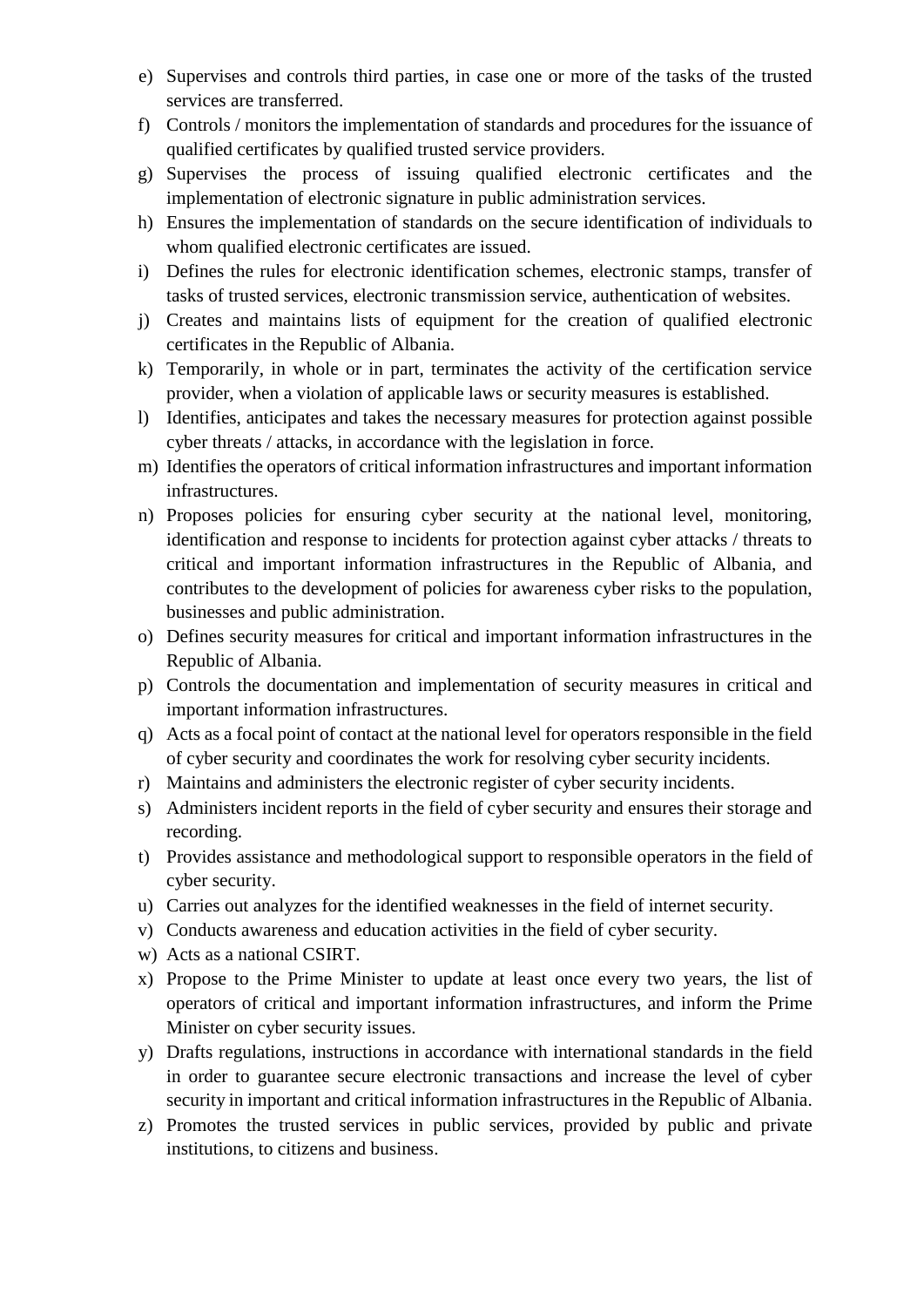#### **Article 4**

#### **Abbreviated name of the National Authority for Electronic Certification and Cyber Security, address, official emblem and stamp**

- 1. The abbreviated name of the National Authority for Electronic Certification and Cyber Security is AKCESK.
- 2. The headquarters of AKCESK is located in Tirana, at the address: Rruga "Papa Gjon Pali II", no.3, Tirana.
- 3. The official website of AKCESK is www.cesk.gov.al.
- 4. The official emblem consists of the official emblem of the Republic of Albania and the notes: "Republic of Albania, the Council of Ministers, the National Authority for Electronic Certification and Cyber Security".
- 5. The AKCESK seal has the form and contains the elements defined in the legislation in force on the production, administration, control and storage of official seals. The stamp contains the identification mark "National Authority for Electronic Certification and Cyber Security".

## **CHAPTER II ORGANIZATION AND FUNCTIONING Article 5 Organizational structure**

- 1. AKCESK is organized as the General Directory and operates according to the structure approved by order no. 6, dated 16.1.2020, of the Prime Minister "On the Approval of the Structure and Organics of the National Authority for Electronic Certification and Cyber Security".
- 2. The structure of AKCESK determines the degree of hierarchy and responsibility of functions in relation to each other.
- 3. The organizational structure of AKCESK consists of:
	- Directory of Electronic Certification and Control:
	- i. Accreditation and Policy Unit;
	- ii. Unit of Control;
	- iii. Communication and Information Dissemination Unit.
- a) Directorate of AL-CSIRT:
	- i. Cyber Incident Monitoring Unit;
	- ii. Cyber Incident Management Unit;
- b) Finance and Support Services Unit.

#### **Article 6 Administrative functions**

- 1. Administrative functions in AKCESK are performed by the staff of this institution, which is a civil service and is organized and functions according to law no. 152/2013 "On civil servants", as amended and bylaws in its implementation.
- 2. Civil service positions are classified according to categories, classes and the nature of the position.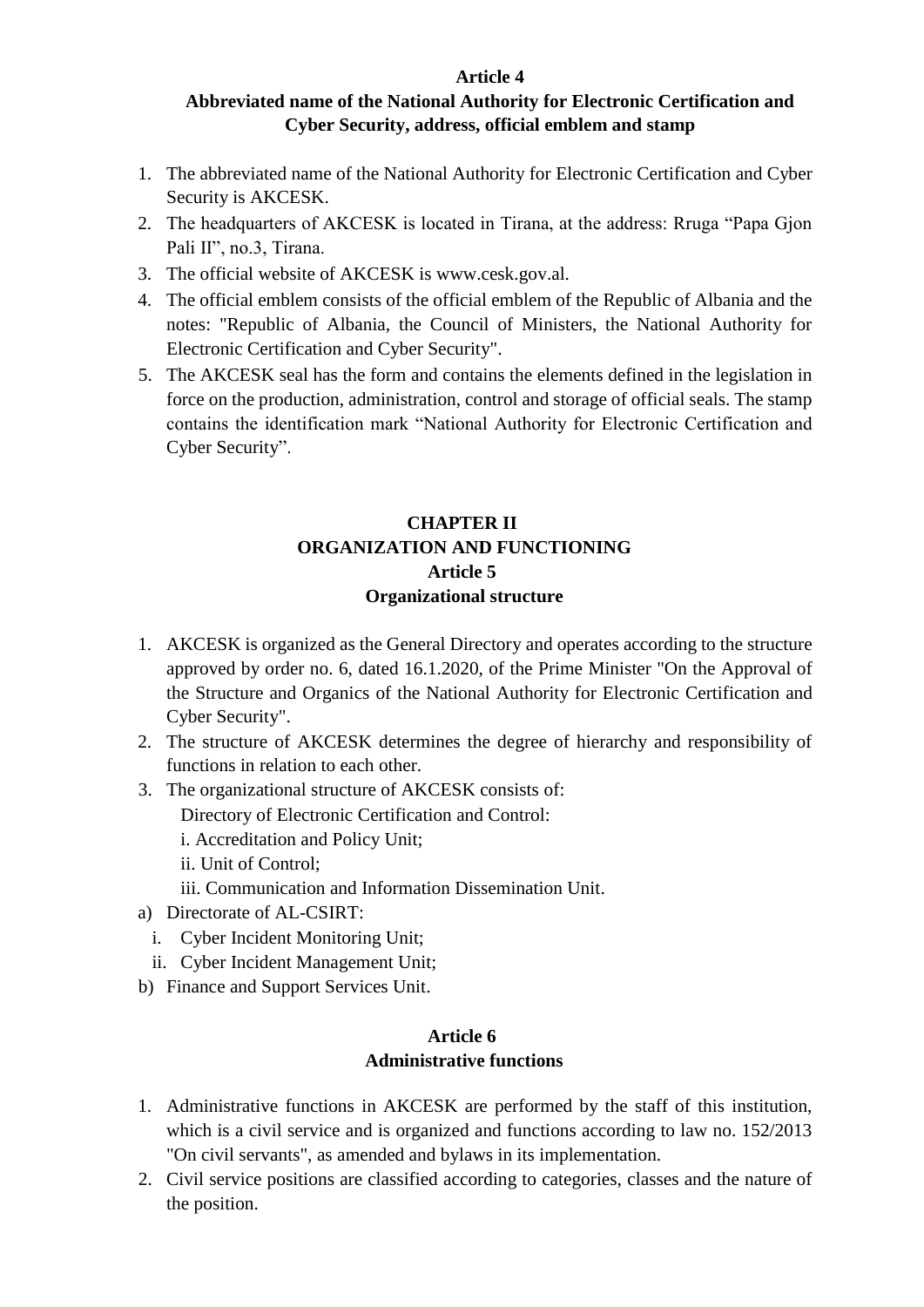## **Article 7 General Director**

1. The General Director of AKCESK has these responsibilities:

- a) Reports periodically on the activity of the institution to the Secretary General of the Council of Ministers.
- b) Prepares analyzes, reports and makes proposals for the progress of the work of the structures under it.
- c) Directs, elaborates the annual program for the engagements of the directorates, determines the priorities and guarantees coordination and cooperation in their work.
- d) Proposes the taking of legal initiatives for the completion and improvement of the legal framework in force, within the field of activity of AKCESK.
- e) Is responsible for defining the specific objectives and tasks of the staff.
- f) Organizes the meeting of the directors of the directorates and the heads of the units as a rule, on the first Monday of each month, and for important issues for the progress of the work whenever it deems necessary.
- g) Ensures the implementation of policy decisions, regularly following the process and taking measures to solve problems.
- h) Ensures the efficient use of material, human and financial resources necessary for the realization and achievement of objectives.
- i) Solves various and complex problems that affect the realization of institutional objectives.
- j) Carries out strategic decision-making continuously in accordance with the legal framework in force that regulates its activity.
- k) Plans the provision and coordination of projects with foreign donors.
- l) Ensures the organization of work, in order to enable the continuity of services provided by AKCESK.
- m) Ensures the organization of national and international activities.
- n) Participates in various working groups, commissions, national and international conferences representing the institution.

## **Article 8 Delegation and replacement**

- 1. The General Director of AKCESK delegates the competencies and duties to the Director of Electronic Certification and Control or the Director of AL-CSIRT, in accordance with the rules and procedure provided in the Code of Administrative Procedures. In any case, the delegation of competencies is done by a delegation act, which determines the delegated competencies and the deadline for their exercise.
- 2. The directors of the directorates and the heads of the units are replaced to perform their duties according to the provisions of the Code of Administrative Procedures and the law no. 90/2012 "On the organization and functioning of the state administration".

## **Article 9 Director of Electronic Certification and Control**

1. The Director of Electronic Certification and Control has these responsibilities: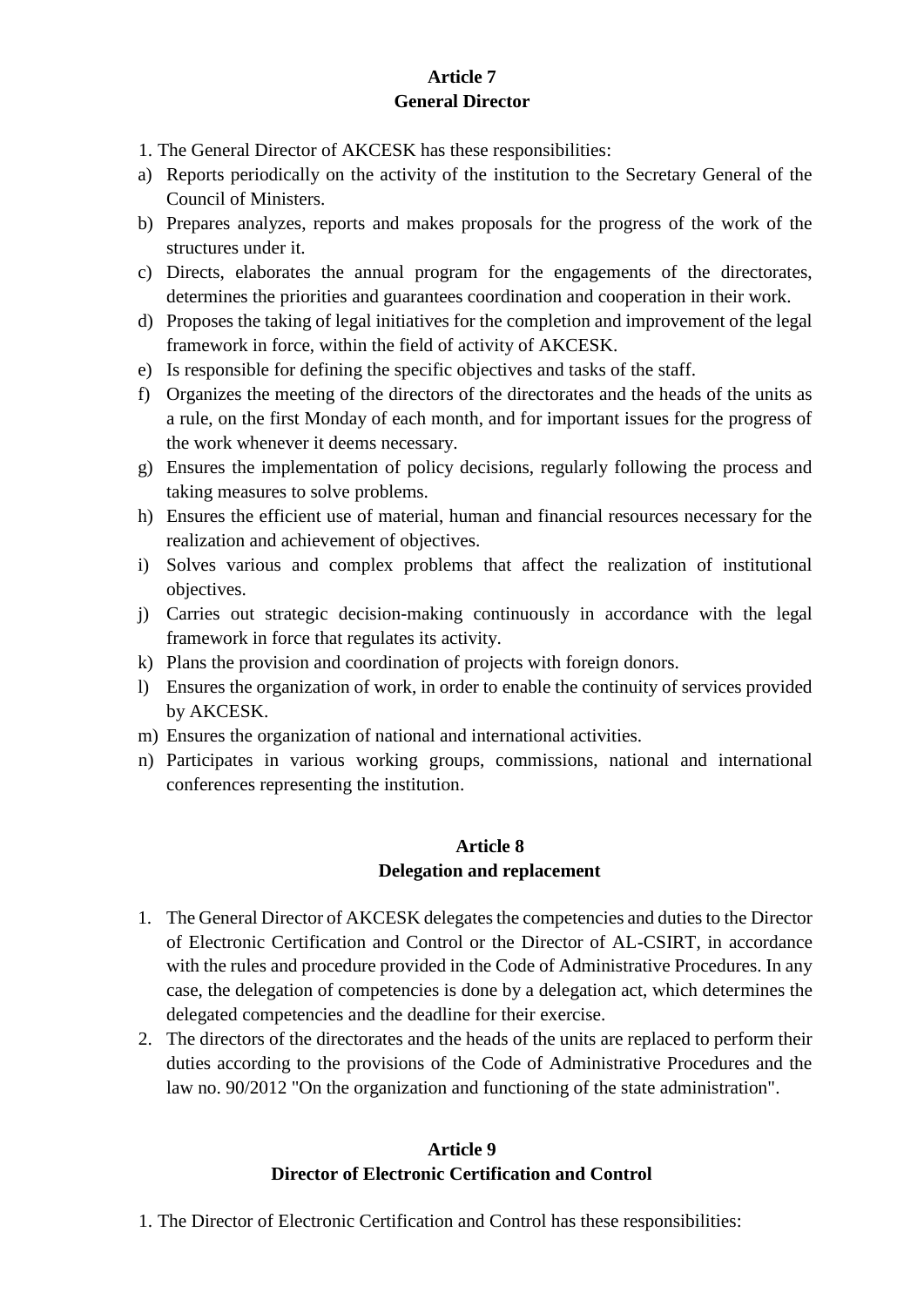- a) Directs the Directory of Electronic Certification and Control in fulfilling its functions, on the activity of qualified trusted service providers and operators who administer critical and important information infrastructure.
- b) Accredits entities that operate as qualified trusted service providers, as well as oversees their activity to meet legal and technical requirements and accredits testing and confirmation bodies.
- c) Verifies and compiles trusted lists, electronic identification schemes, lists of electronic certificate creation equipment, as well as lists of critical and important information infrastructures, as well as maintains and updates them.
- d) Monitors the market to guarantee a legitimate process for the development of activity on electronic identification and trusted services as well as to increase the level of cyber security.
- e) Follows the implementation of electronic signature and electronic stamps in public services.
- f) Designs and coordinates the plan and calendar of audits of critical and important information infrastructures and trusted service providers.
- g) Controls the procedures on the implementation of security measures by the operators that manage the critical and important information infrastructure and the providers of qualified trusted service.
- h) Organizes and directs the work between the units of the directorate and is responsible for its quality at the General Director.
- i) Defines the objectives of the directorate in fulfilling the functional tasks according to the field it covers (electronic signature, electronic identification and trusted services, as well as cyber security).
- j) Organizes the periodic meeting of the subordinate units, to coordinate the progress of work and provides continuous training to increase the capacity of employees. In order to control the implementation of tasks by the respective units, the director periodically requests from the responsible persons a written report on the activity of the unit.
- k) Monitors the work of subordinate employees and implements the system of evaluation of work results for them.
- l) Shows special care in respecting the deadlines and procedures for performing the work of the unit.
- m) Provides concrete solutions to problems encountered during the performance of tasks.
- n) Prepares analyzes, reports and makes proposals for the progress of the work of the units of dependence.
- o) Initiates inspections on the market monitoring for the exercise of the activity on trusted services and approves the inspection program for each inspection group.
- p) Contributes to the preparation of laws and bylaws, in terms of the field of electronic signature, electronic identification and trusted services, as well as within the field of activity of AKCESK.
- q) Performs other duties assigned by the General Director according to the job description.

## **Article 10 Director of AL-CSIRT**

- 1. The Director of AL-CSIRT has these responsibilities:
	- a) Proposes policies to ensure cyber security at the national level and contributes to their inclusion in the National Cyber Security Strategy.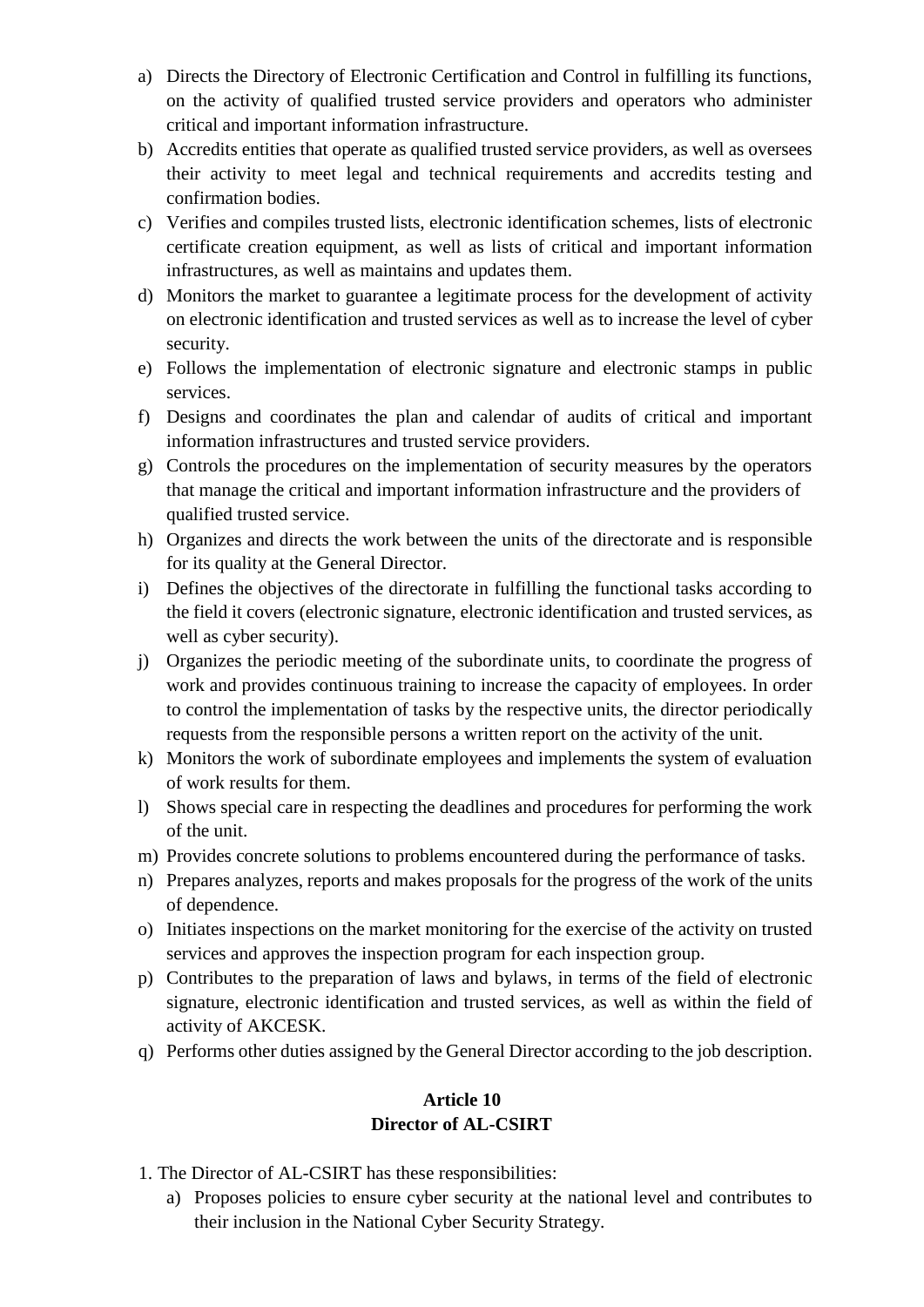- b) Directs the monitoring process and ensures that the treatment of incidents is done in a timely manner and in compliance with the legislation and reports on decisionmaking to the head of the institution.
- c) Directs and coordinates the activity of the directorate, in the framework of respecting deadlines and procedures and analyzes data in order to identify statistical indicators that affect the Global Cyber Security Indicators (GCI).
- d) Coordinates the work, plans, implements, evaluates and monitors all tasks defined within the national CSIRT.
- e) Conducts continuous research on developments in the field of cyber security and recommends security upgrades in case of vulnerability findings.
- f) Coordinates the work for the exchange of information and coordination of action with the respective units.
- g) Reports to the General Director regarding the prompt and appropriate measures that should be taken by public institutions to correct problems or violations found in the field of cyber security.
- h) Monitors and manages cyber incidents in critical and important information infrastructures.
- i) Participates in the drafting, consultations, proposals and cooperates with relevant structures for the design of special programs and procedures, in order to improve the level of protection of data and state networks / computer systems, against unauthorized activities and / or attempts to conduct an unauthorized activity.
- j) Approves awareness programs, trainings, publication of information and educational materials related to ICT security, security advice for internet users at national level developed by addiction units.
- k) Contributes to the preparation of laws and bylaws in the field of cyber security, as well as within the field of activity of AKCESK.
- l) Monitors the work of dependent employees and ensures the qualification of employees, to enable the highest level of professionalism required by the implementation of NATO standards in the field of cyber security.
- m) Verifies the security and compatibility of applications developed or implemented by state authorities.
- n) Ensures the functioning and updating of the electronic register of cyber events / incidents and the register of national / international contact points.
- o) Manages any information on cyber security made available by institutions, identifying in a timely manner the issues that need intervention or regulation.
- p) Organizes the work between the subordinate employees, in accordance with the objectives and policies, in accordance with the legislation in force that regulates the activity of AKCESK.
- q) Performs other tasks according to new field requirements and assigned by the Director of General according to the job description.

## **Article 11 Head of Unit**

- 1. The head of the unit directs and manages the work of the unit. He maintains direct contacts with the director and managers of other units, to ensure quality in the work he performs.
- 2. The head of the unit performs these tasks: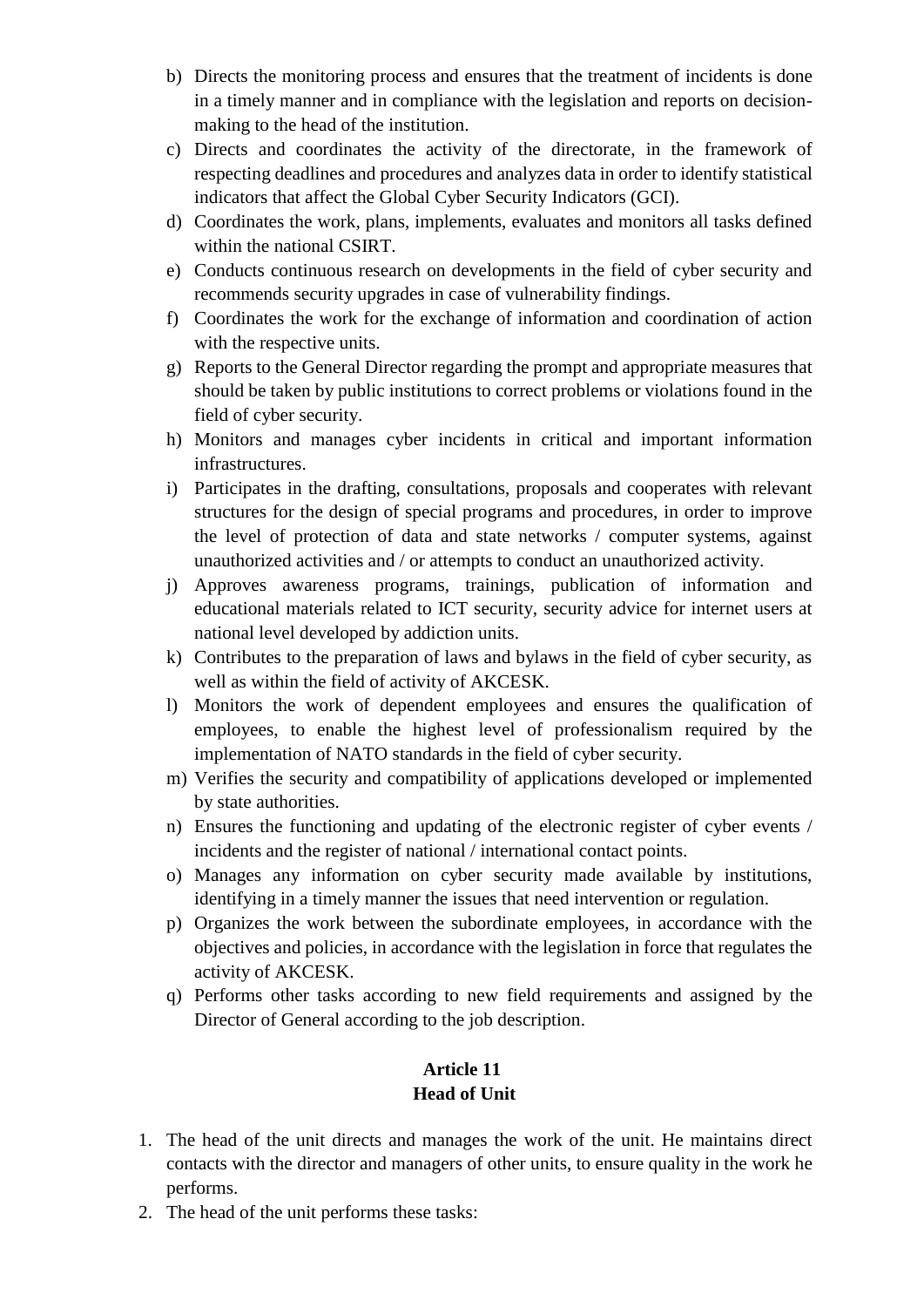- a) Directs and contributes to the work of the unit and is responsible for the progress of the work and the tasks assigned by the director;
- b) Manages the human resources of the unit;
- c) Divides duties and responsibilities among the specialists of the unit;
- d) Monitors the work of the unit specialists;
- e) Shows special care in respecting the deadlines and procedures for performing the work of the unit;
- f) Contributes to the definition of the duties and functions of the specialists of the unit and their formalism in the job description;
- g) Holds meetings with subordinate staff and identifies problems;
- h) Provides concrete solutions to the problems encountered during the performance of the task;
- i) Develops cooperation relations with other units of the directorate and the institution;
- j) Implements the system of annual evaluation of the employees of its unit;
- k) Contributes to the preparation of laws and bylaws, within the scope of activity of AKCESK;
- l) Participates in various working groups, commissions, national and international conferences, when appointed by the Director;
- m) Drafts monthly, quarterly and annual work plans, which are submitted to the Director;
- n) Drafts the relevant reports on the work performed and submits them to the Director;
- o) Exercises competencies and performs tasks according to the job description.

#### **Article 12 Accreditation and Policy Unit**

1. The Accreditation and Policy Unit has these responsibilities:

- a) Reviews and evaluates the relevant documentation and application submitted by entities for the accreditation process as a qualified trusted service provider.
- b) Maintains constant contacts with qualified trusted service providers accredited by AKCESK, and requests the completion of documentation for any technical or operational changes undertaken by the NACC.
- c) Manages the documentation of qualified trusted service providers and the documentation of testing and confirmation bodies, as well as maintains the Trust Lists of qualified trusted service providers. Publishes these lists for interaction and mutual recognition of electronic signatures with EU member states.
- d) Reports on the conformity of legal and technical documentation submitted by qualified trusted service providers, according to AKCESK criteria, European norms and technical standards of ETSI (European Telecommunications Standards Institute).
- e) Evaluates the fulfillment of the criteria of Certification Policies, Statement of Certification Practices, Operational Manual and Time Stamp Policies.
- f) Evaluates the documentation submitted for the secure signature creation equipment and the certificates issued by their manufacturer, in order to meet the European level of security.
- g) Compiles the report on the request for accreditation / registration of the qualified trusted service provider and suggests to the Director, whether the subject should be granted accreditation or not.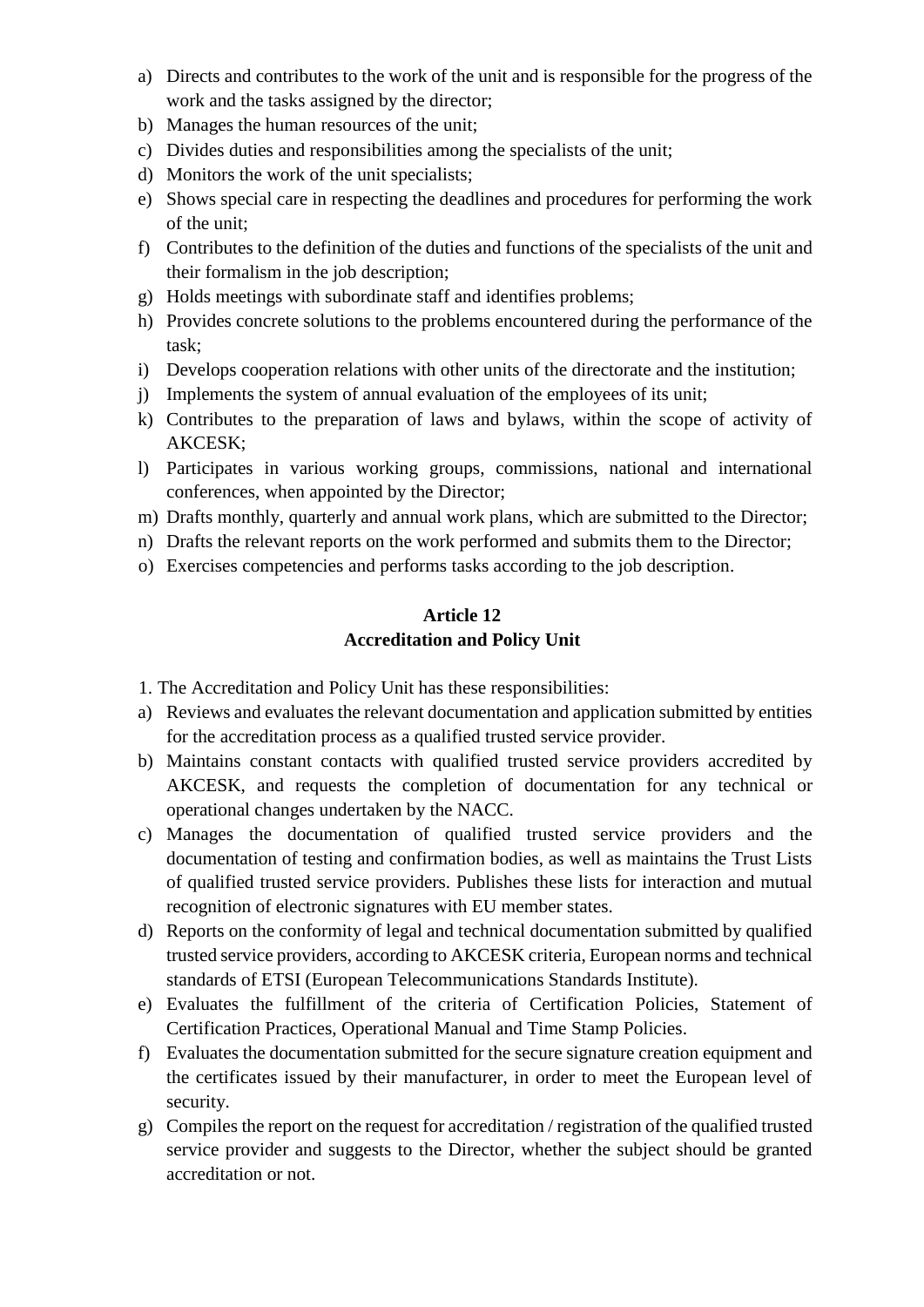- h) Drafts specific rules in accordance with the changes according to international standards, in the field of electronic signature, electronic identification and trusted services and cyber security.
- i) Drafts legal and sub-legal acts regarding the field of electronic certification and cyber security, according to the identified needs of the institution, harmonized with the EU acquis.
- j) Cooperates and coordinates the work with other institutions, for the implementation of electronic signature, electronic identification and trusted services.
- k) Ensures the participation of employees, in national and international conferences and trainings, to increase the professional level of employees.
- l) Monitors the implementation of the National Cyber Security Strategy and other policies where AKCESK is a contributor.

## **Article 13 Control Unit**

1. The Control Unit has these responsibilities:

- a) Audits qualified trusted service providers (NSDCs) and operators of critical and important information infrastructures (OIKI-OIRI), in relation to the fulfillment of security requirements, defined according to the legislation in force.
- b) Controls the documentation and implementation of minimum security measures, technical and organizational, by the operators of critical and important information infrastructures, in accordance with the legal framework in force and international standards.
- c) Prepares, drafts and submits for approval to the Director, the audit programs of the NSDC, OIRI and OIKI.
- d) Manages the complete audit documentation of qualified trusted service providers and operators of important and critical information infrastructures.
- e) Manages the audit process of CSOs and OIKI-OIRI.
- f) Checks the technical documentation of the NSCO, so that they are the same as the documentation submitted to AKCESK.
- g) Checks if NSC has performed, in the defined time periods, the internal audits.
- h) Controls the internal audit reports, the security violations that have been identified and if the necessary measures have been taken to eliminate them, at the NCDC and OIKI,OIRI.
- i) Checks the data on the employees of the safe areas and their integrity, at the qualified trusted service provider.
- j) Verifies the lists of qualified certificates for their validity, at the NSDC.
- k) Controls and audits the management of access control, database, key generation, certificate generation, integrity and security of the IT system, the system of revocation and suspension of certificates, the system of time stamps, of OKSHB.
- l) Performs the role of external auditor (Testing and Confirmation Body) for the NSCO, in case there are no such registered with AKCESK.
- m) Ensures the functioning and updating of the electronic register for control procedures.
- n) Proposes administrative measures in cases of evidence of legal violations, to qualified trusted service providers and operators of important and critical information infrastructures.
- o) Manages sensitive data of electronic signature holders, which are verified during audits with qualified trusted service providers, as well as sensitive data of OIRI and OIKI.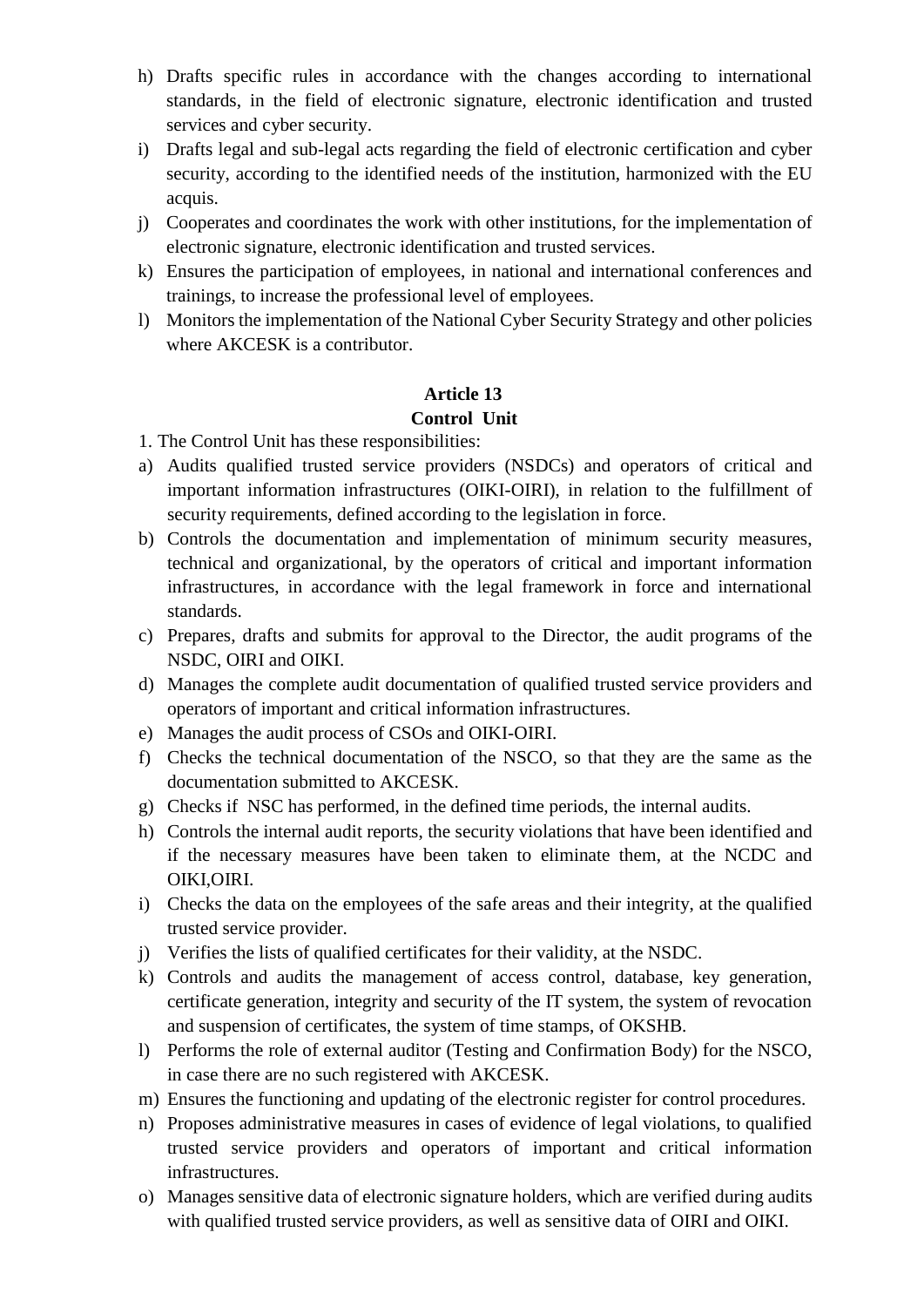- p) In accordance with the methodology for identifying critical and important infrastructures, proposes the initiative for reviewing their list.
- q) Manages statistical data on the number of qualified certificates and electronic transactions.
- r) Manages statistical data on the use of electronic identification and trusted services in electronic public services.

#### **Article 14 Communication and Information Dissemination Unit**

- 1. The Communication and Dissemination Unit has these responsibilities:
- a) aManages the process of drafting working methodologies for cyber risk analysis in OIKI / OIRI and oversees the evaluation process.
- b) Participates in the working group for cyber risk assessment in OIKI / OIRI.
- c) Compiles and disseminates preliminary notices on information security.
- d) Analyzes the tasks and commitments to international bodies, in accordance with the policies of the institution.
- e) Coordinates and fulfills reporting obligations at the institutional level on various progress reports.
- f) Organizes and coordinates various activities within the field of activity of the institution.
- g) Maintains relations with international organizations (NATO; OSCE; FESA; ENISA; ETSI; FIRST; TI ECSO, etc.), to fulfill the commitments undertaken by AKCESK, in the field of cyber security and trusted services.
- h) Liaises with national and international institutions, in order to determine and identify training programs to increase the capacity of AKCESK employees and proposes them to the superior.

## **Article 15 Cyber Incident Monitoring Unit**

- 1. The Cyber Incident Monitoring Unit has the following responsibilities:
	- a) Performs analysis, implementation of security specifications for information systems and networks.
	- b) Performs evaluation and monitoring of information systems / networks.
	- c) Monitors systems / networks from unauthorized access, unauthorized modification of data or their destruction.
	- d) Configures and supports security applications.
	- e) Conducts continuous research on developments in the field of cyber security and recommends security upgrades in case of vulnerability findings.
	- f) Participates in various working groups.
	- g) Coordinates the work with other units to conduct periodic trainings for unit CSIRTs, in order to increase their professional capacity.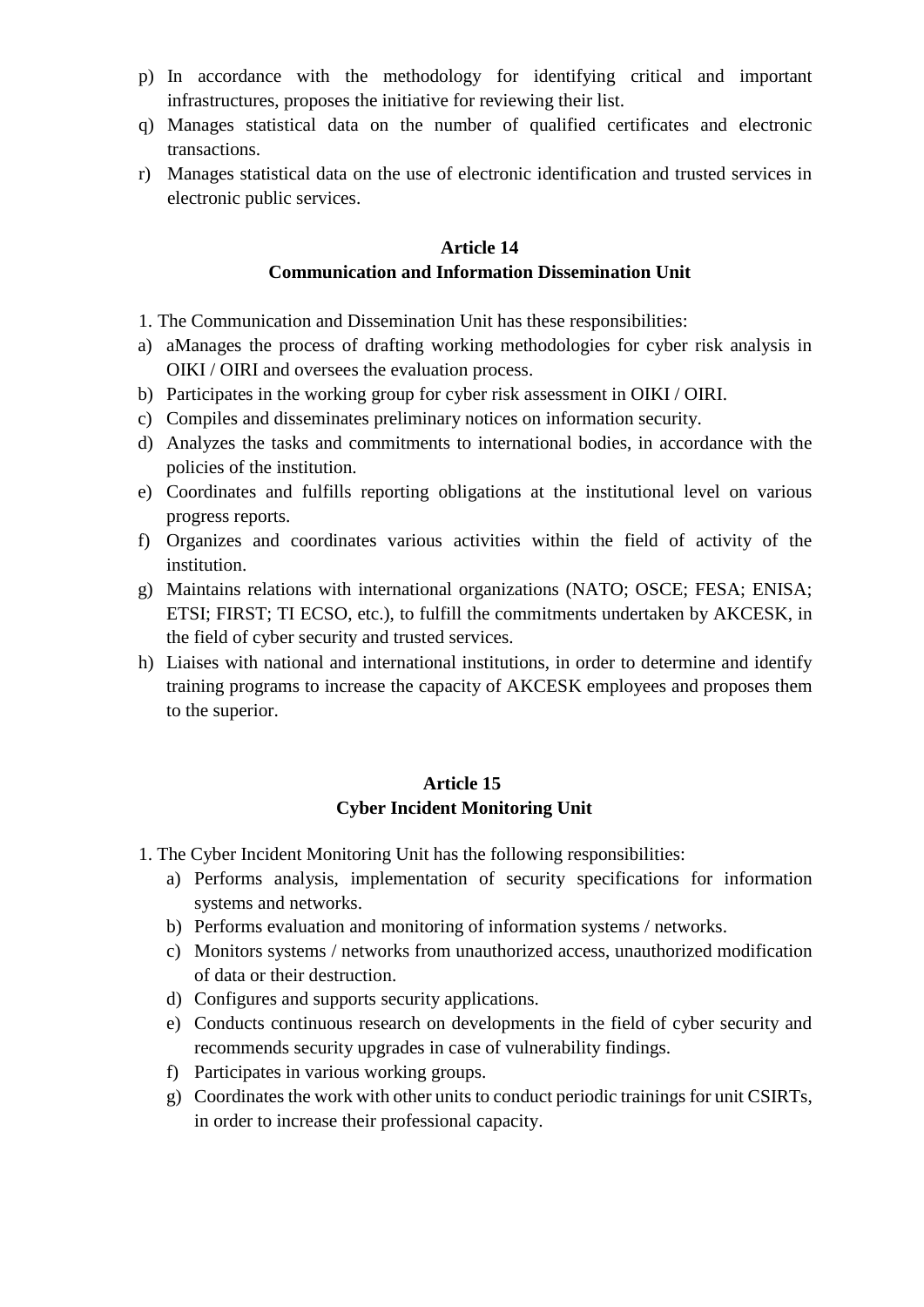#### **Article 16 Cyber Incident Management Unit**

- 1. The Cyber Incident Management Unit has the following responsibilities:
	- a) Provides methodological and technical solutions to reported cyber incidents.
	- b) Carries out vulnerability testing, risk analysis, and safety assessment.
	- c) Identifies anomalies in networks, systems, applications, government portals and those of critical national information infrastructures, in accordance with cyber security legislation.
	- d) Coordinates the work for resolving cyber security incidents with the responsible operators in the field of national and international cyber security.
	- e) Responds immediately with technical assistance to security incidents, which are reported to AKCESK, supports until resolved, and provides post-incident analysis.
	- f) Conducts ongoing research on developments in the field of cyber security and recommends security updates in case of vulnerability findings.
	- g) Participates in various working groups.
	- h) Coordinates the work with other units to conduct periodic trainings for unit CSIRTs, in order to increase their professional capacity.

#### **Article 17 Finance and Support Services Unit**

1. The objective of the Finance and Support Services Unit consists in the efficient and transparent management of the resources that finance the activity of AKCESK in implementation of the budget law and the law on financial management and control, drafting of Medium Term Budget Program (MTBP) documents, as well as supporting the authorizing officer of the institution in decision-making, conveying information about costs in budget financing.

2. The Finance and Support Services Unit has the following responsibilities:

- a) Controls the work for the progress of the financial activity of AKCESK, from the correct planning of operating expenses, investments and implementation of financial procedures, in accordance with the legislation in force.
- b) Controls the financial administrative activity and ensures the effective use of the institution's funds, including the salary fund, as well as for all financial transactions related to the needs of the institution and in relation to third parties.
- c) Controls and ensures the good administration of the assets of AKCESK for the timely execution of the inventory of monetary and material values.
- d) Cooperates with the responsible structures of AKCESK for the drafting, monitoring and evaluation of the MTBP in quantitative and budgetary indicators, for each budget program.
- e) Periodically monitors the implementation of the budget in accordance with the standards and procedures set out in the budget law and the relevant instructions for drafting and implementing the budget.
- f) Controls, monitors and prepares documentation financially, during the procurement process, in accordance with the legal framework in force.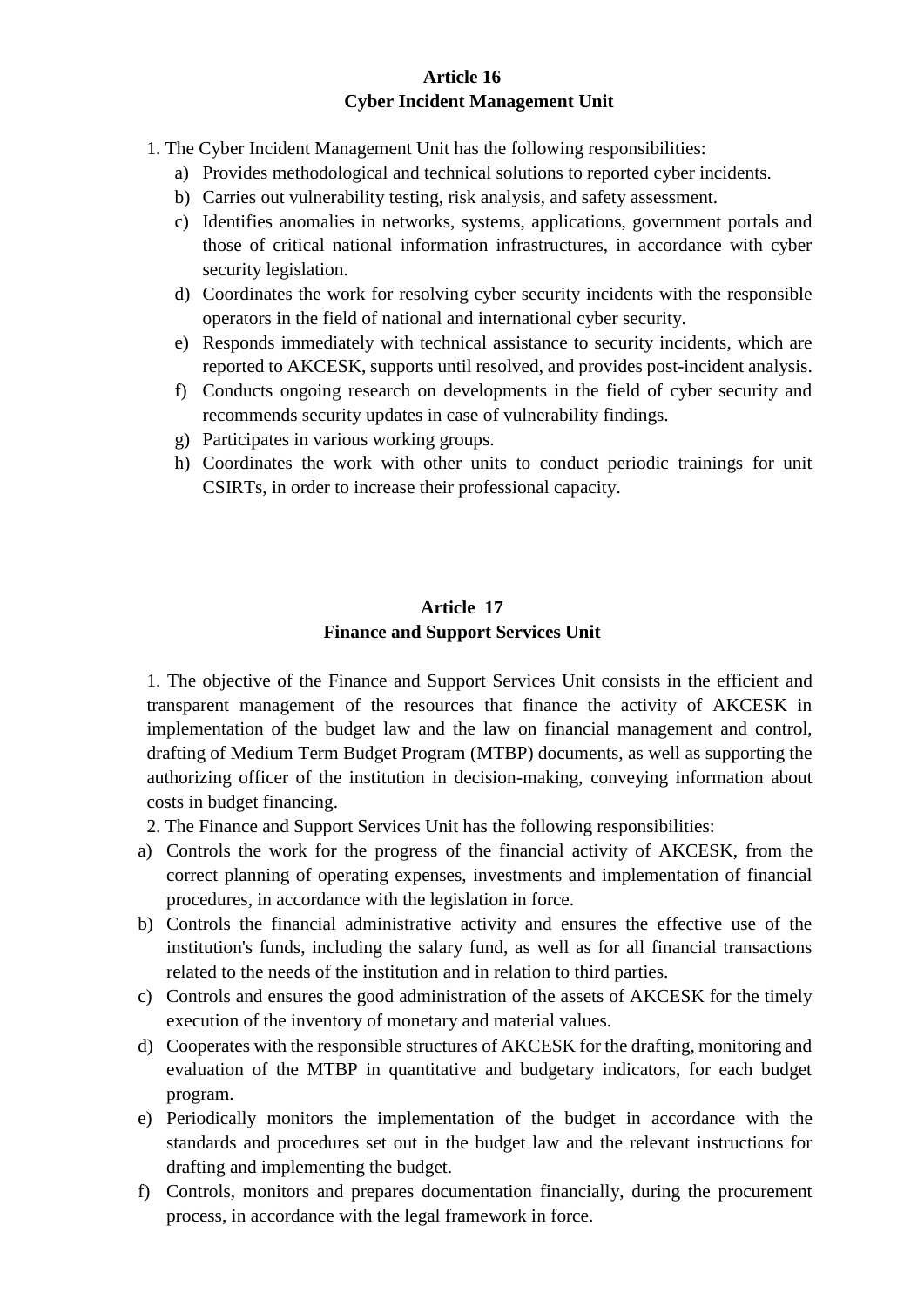- g) Controls the annual financial statements prepared by specialists.
- h) Organizes and connects warehouse documents.
- i) For services inside and outside the country, this unit is charged to calculate the costs immediately after the end of the service, after the submission of the required documents to prove the expenses by the employees.

#### **CHAPTER III ADMINISTRATIVE ACTS, TREATMENT OF DOCUMENTS AND CORRESPONDENCE**

#### **Article 18**

#### **Drafting of administrative acts**

- **1.** During the performance of administrative functions, the General Director of AKCESK, drafts administrative acts in accordance with the legislation in force that regulates the activity of this institution.
- **2.** Unless otherwise provided by law, the administrative act has a written form, in paper or electronic, verbal or any other appropriate form and in these cases it is confirmed according to the rules set out in the Code of Administrative Procedures.
- **3.** Administrative acts drafted by the General Director of AKCESK, written in paper or electronic, must contain the following necessary elements:
	- a) Introductory part containing:
		- i. The name of the public body that issues the act
		- ii. The parties to whom the act is addressed
	- iii. Date of approval
	- iv. Legal basisPjesën arsyetuese.
	- b) The enacting clause that indicates:
		- i. The commanding part that shows what is set;
		- ii. Time of entry into force of the act;
		- iii. The right to appeal, including the public body or the court where the appeal can be filed, the means of appeal, the deadline and the manner of its calculation for filing an appeal;

#### **Article 19 Drafting of papers**

- 1. The model of the order of the General Director of AKCESK, as well as any other document that is drafted during the exercise of the activity of this institution, is according to the appendices of the Unified Rules of Procedure with documents in the public authorities of the Republic of Albania approved by the Council of Top of Archives.
- 2. Copies of documents or practices handled by the charge officer, which are kept in the relevant unit, are initialed by the specialist himself, the head of the unit, the director of the directorate and / or the General Director.

## **Article 20 Archive and Protocol**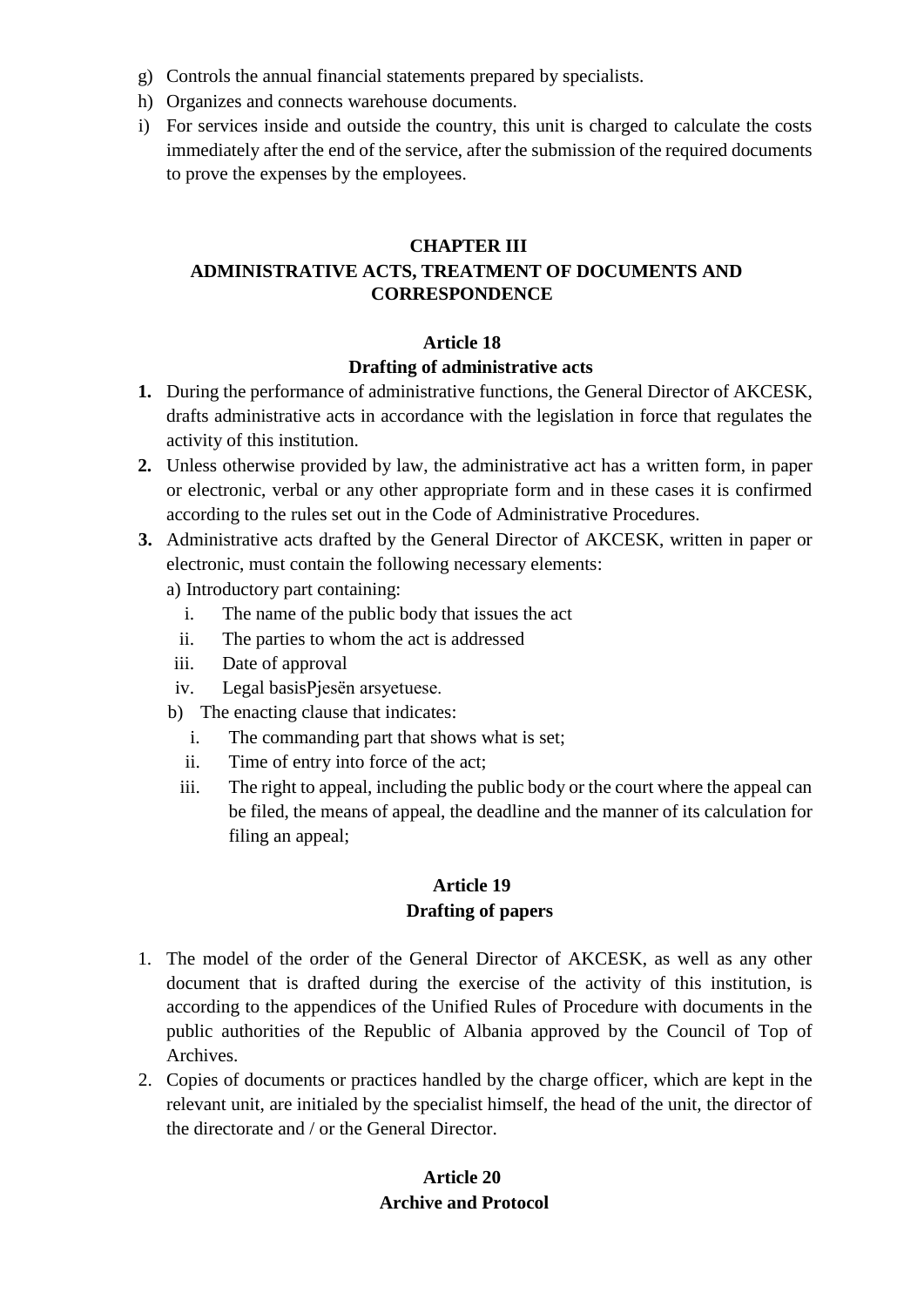- 1. Secretary / Archivist The protocol performs, follows and maintains all written practice of AKCESK, according to the provisions of law no. 9154, dated 06.11.2003 "On archives", as well as the technical-professional and methodological norms of the archival service in the Republic of Albania.
- 2. All official practices, which enter on behalf of AKCESK, after being recorded by the protocol employee (protocol number and date are set), are administered by the latter until the full treatment and storage care after the practice treatment.
- 3. Any new official practice which enters for the first time in AKCESK. is assigned a (progressive) protocol number and entry date, while each practice which belongs to a problematic is continuously assigned a sequential number (with the same fractional protocol number passed and the entry date).
- 4. The data of the protocol number and the date are evidenced within the format of the AKCESK stamp produced for this purpose.
- 5. Official correspondences recorded and recorded in the protocol book of AKCESK are submitted by the protocol officer every day to the General Director.
- 6. The protocol employee, after returning the correspondence from the General Director, submits it to the directors of the directorates to distribute it for treatment.
- 7. The administration of documents classified "state secret" is done by the protocol office according to the provisions of law no. 8457, dated 11.2.1999 "On information classified" state secret "", as amended and bylaws in its implementation.
- 8. Secretary / Archivist The protocolist makes the archival processing of written practices, according to the rules defined in the law on archives.
- 9. Secretary / Archivist The protocolist submits the documents to the state archives, according to the legal deadlines..

## **KREU IV RULES OF ETHICS Article 21 Working hours and stay during working hours**

- 1. The employee of AKCESK must respect and strictly follow the official working hours determined by the decision of the Council of Ministers.
- 2. The official working hours of AKCESK are from Monday to Thursday 08: 00-16: 30 and on Friday 08: 00-14.00.
- 3. During the official working hours, the employee is obliged to use the working time only for work purposes and for the performance of functional duties.
- 4. During the official working hours, the employee may leave for work, health or other justified reasons with the permission of the direct superior.
- 5. An employee who does not show up for work due to health reasons, must inform his superior without delay. In case of illness the clerk must be provided with a medical report.
- 6. Alcoholic beverages may not be consumed during working hours.
- 7. Smoking can only be done in open spaces designated specifically for this purpose.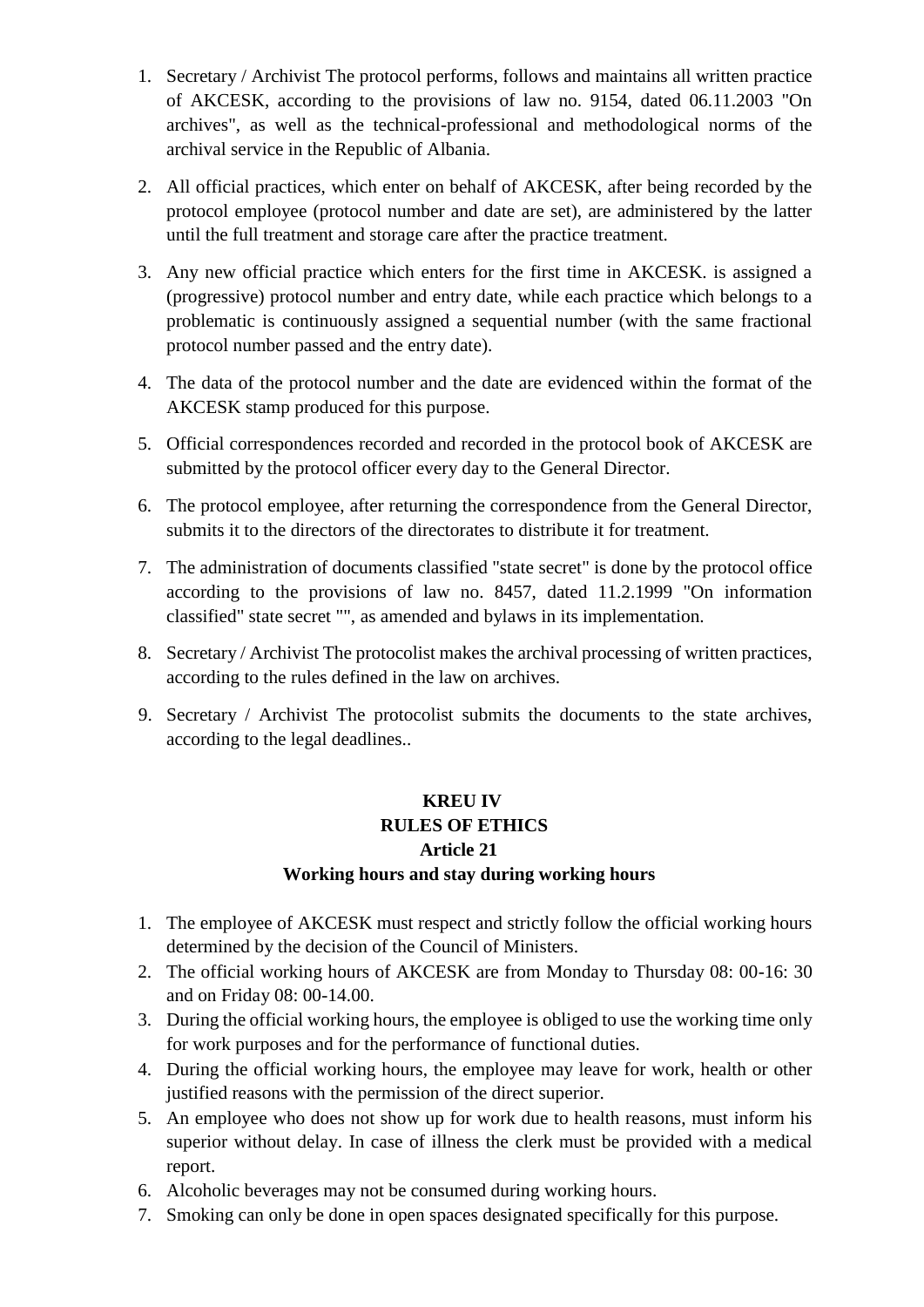8. Employees' clothing should be appropriate in accordance with the official ethics of staying in public administration.

#### **Article 22 Submission of work**

- 1. The rules of submission of the material base of work and documentation that the employee has in possession at the moment of dismissal, transfer, specializations or trainings, vacations, are regulated according to the civil service legislation.
- 2. At the end of the employment relationship, the employee is obliged to submit all equipment and documentation to the responsible persons or direct superior, within 5 (five) days. Failure to comply with this provision constitutes a disciplinary violation under civil service legislation.

## **Article 23 Conflict of interest**

- 1. The directors and employees of AKCESK are subject to the provisions of law no. 9367, dated 7.4.2005 "On the prevention of conflict of interest in the exercise of public functions", as amended and in law no. 9049, dated 10.4.2003 "On the declaration and control of assets, financial obligations of elected officials and some public servants", as amended.
- 2. The AKCESK employee must take measures so that private interests do not affect the duty and avoid any possible conflict of interest.
- 3. Based on Article 41, point 2 of law no. 9367, dated 7.4.2005, "On the prevention of conflict of interest in the exercise of public functions", as amended, the General Director by internal order appoints at least 2 (two) of AKCESK employees, to establish a Responsible Authority as special structure, which continuously follows the process of declaration of private interests and conflict of interest, for all officials of the public institution, maintaining constant contacts with ILDKPKI.

#### **KREU V**

## **FINAL PROVISIONS Article 24 The right to information**

- 1. AKCESK shows special care regarding the implementation of law no. 119/2014 "On the right to information" and pursuant to this law, the General Director appoints by order one of the officials as Coordinator for the Right to Information, in order to coordinate the work to guarantee the right to information.
- 2. The Information Rights Coordinator exercises the powers set out in the Article 10, of law no. 119/2014 "On the right to information" and ensures the implementation of the law in AKCESK.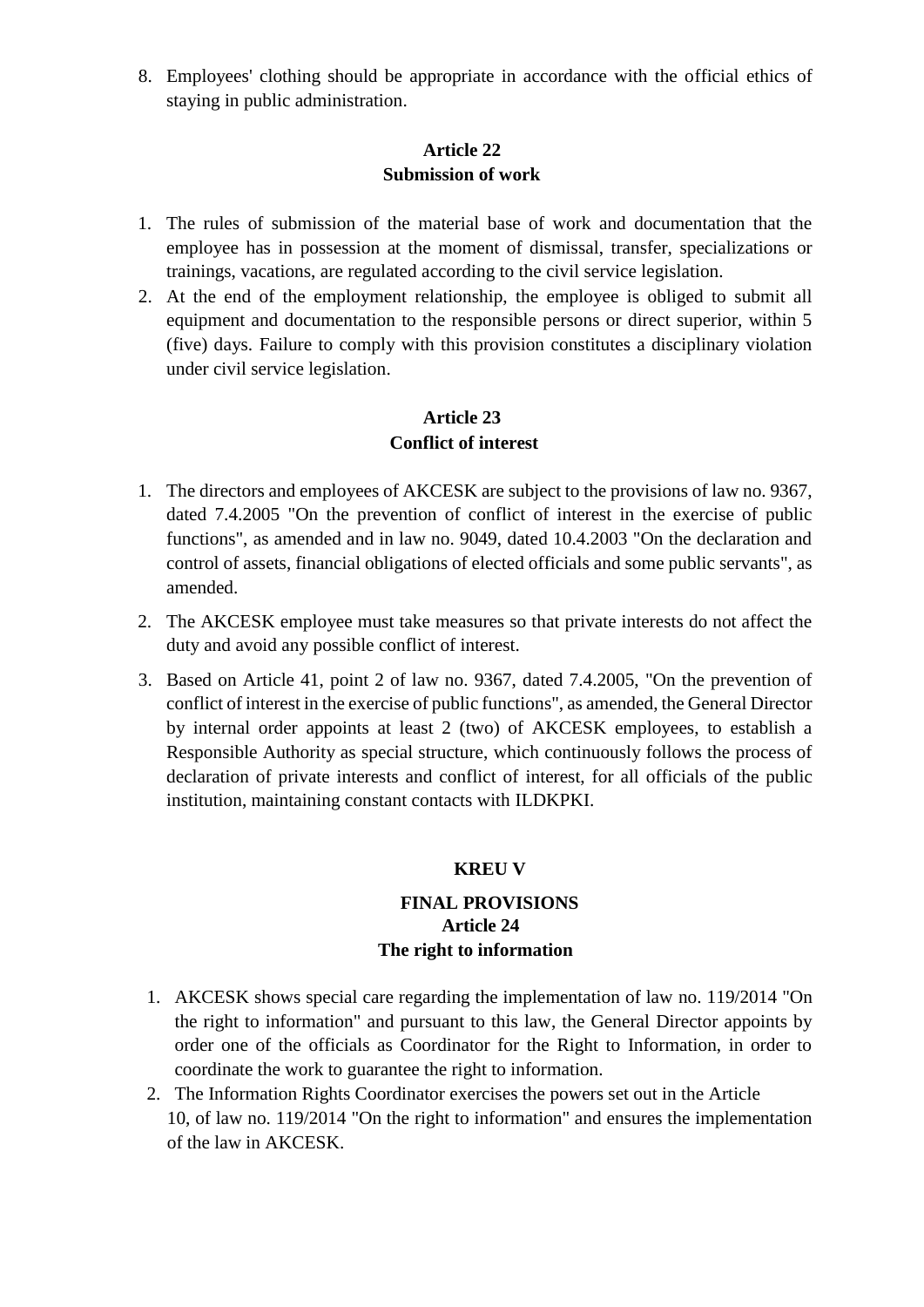#### **Article 25 Rules for maintenance and safety**

- 1. AKCESK employees are prohibited from taking out of the premises where they work any kind of documentation related to the work of the institution, in written form, electronic verbal, or in any other form.
- 2. AKCESK employees are obliged to maintain all the equipment they have in use while performing their duties. It is forbidden to keep near any kind of material that may cause partial or complete damage to these devices.

### **Article 26 Gender equality and non-discrimination**

- 1. AKCESK applies with special care the provisions of the legislation on gender equality in society and pays special attention to the basic issues of gender equality in public life, protection and equal treatment of women and men at work, equal opportunities and opportunities. for the exercise of human rights. In this context, AKCESK provides effective protection against discrimination based on gender, race, color, ethnicity, language, gender identity, sexual orientation, political, religious or philosophical beliefs, economic, educational or social status, pregnancy, parental affiliation, parental responsibility. , age, marital or marital status, marital status and any form of conduct that promotes discrimination.
- 2. During the recruitment process, AKCESK is committed to maximizing the inclusion of elements of gender discrimination in the announcement of vacancies and ensures equal opportunities for women and men to apply for vacancies. AKCESK can not disadvantage a jobseeker by establishing rules, criteria or procedural methods, which are seemingly neutral, but in practice are less favorable to persons of the opposite sex, except for objective and reasonable reasons.

## **Article 27 Disciplinary responsibility and job descriptions**

- 1. AKCESK directorates take all necessary measures for the drafting of job descriptions for each position in accordance with the provisions of the civil service legislation.
- 2. AKCESK personnel must implement the provisions of this regulation.
- 3. Non-compliance with this regulation constitutes a reason for initiating disciplinary proceedings, according to special legislation regulating the employment relationship..